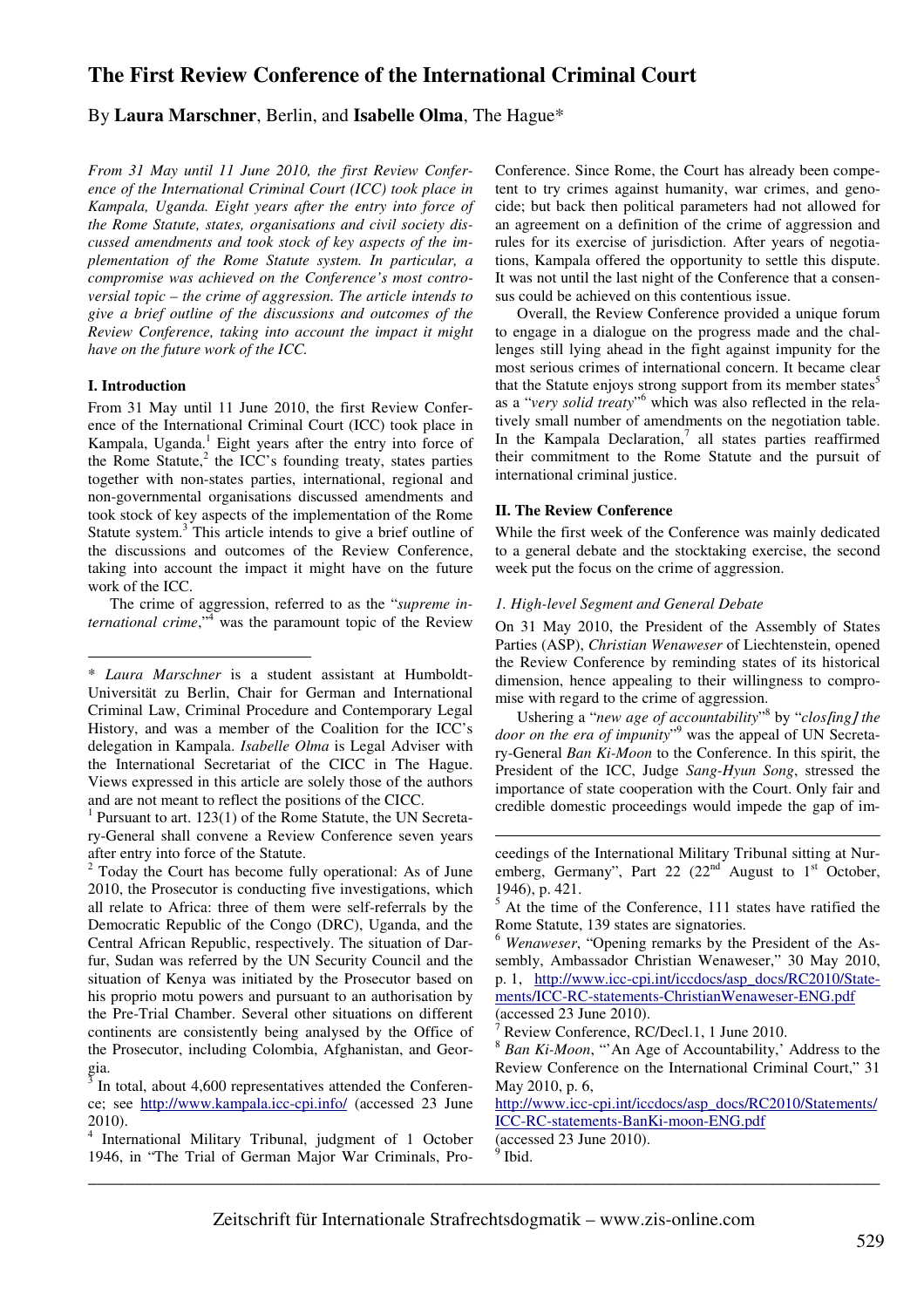punity to grow.<sup>10</sup> The ICC Prosecutor, *Luis Moreno-Ocampo*, gave an overview of the Court's investigations and stressed the importance of the arrest warrants to be executed by states parties as no shielding from justice should be possible.<sup>11</sup> Former UN Secretary-General *Kofi Annan* referred to the relationship of African states with the ICC. He emphasised the contribution most African states have made to the ICC since 1998 in spite of the African Union's resistance vis-à-vis the Court – an opposition mainly linked to the arrest warrant issued against President al-Bashir of Sudan.<sup>1</sup>

After the opening high-level segment the Conference proceeded with the general debate on 31 May and 1 June 2010 in which states and non-states parties, international organisations as well as non-governmental organisations participated.<sup>13</sup> In this context, *Markus Löning*, the German Federal Government Commissioner for Human Rights Policy and Humanitarian Aid, reaffirmed Germany's commitment to the Rome Statute, which he referred to as a "*milestone* [*…*] *of international law*."<sup>14</sup> He stressed the historically significant opportunity for the Conference to "*reach sufficient common ground to* [*…*] *place the crime of aggression within reach of Court action.*"

In a short pledging ceremony, 37 states reaffirmed, inter alia, their commitment to cooperate with the ICC, to implement the Rome Statute on the domestic level, and to assist other states parties in their implementation efforts.<sup>16</sup>

*2. Stocktaking* 

 $\overline{a}$ 

 $\underline{ENG.pdf}$  (accessed 27 June 2010).

See *Moreno-Ocampo*, "Review Conference - General Debate," 31 May 2010, p. 4, http://www.icc-cpi.int/iccdocs/ asp\_docs/RC2010/Statements/ICC-RC-statements-

LuisMorenoOcampo-ENG.pdf (accessed 27 June 2010).

<sup>12</sup> See *Annan*, "Address by H.E. Mr. Kofi Annan. Review Conference of the Assembly of States Parties to the Rome Statute of the International Criminal Court," 31 May 2010, p. 3 et seq., http://www.icc-cpi.int/iccdocs/asp\_docs/RC2010/ Statements/ICC-RC-statements-KofiAnnan-ENG.pdf

The stocktaking exercise, which was the main emphasis of the first week with formal debates being conducted alongside numerous events and debates organised by civil society, focused on the following four dimensions: peace and justice; cooperation; complementarity; as well as the impact of the Rome Statute system on victims and affected communities.

On the impact of the Rome Statute system on victims and affected communities, the Conference held a panel discussion on 2 June 2010.<sup>17</sup> Recognising its punitive *and* restorative dimension,<sup>18</sup> the Rome Statute attributes to victims a role as witnesses, participants in the judicial proceedings, and beneficiaries of reparations.<sup>19</sup> As it was emphasised by *Radhika Coomaraswamy*, Special Representative of the UN Secretary-General for Children and Armed Conflict, this role is innovative in international criminal law.<sup>20</sup> Main features and challenges were then addressed in the panel discussion: victim participation and reparations, including victim protection, as well as the role of outreach and the role of the Trust Fund for Victims. States also adopted a resolution on "*[t]he impact of the Rome Statute system on victims and affected communities*," recognising among other things the rights of victims to equal and effective access to justice, protection and support.<sup>21</sup> A second formal panel discussion on 2 June 2010 focused on the topic of peace and justice. Following presentations by the panellists, states, international organisations and civil society had the opportunity to join the debate. The discussion made clear that a paradigm shift has taken place: despite remaining tensions peace and justice should now be seen as complementary. At the core of the debate were the sequencing of justice endeavours; alternative justice mechanisms; the deterrent effect of international criminal justice; and the role of amnesties. $^{22}$ 

The ICC's complementary nature to domestic jurisdictions in "*bridging the impunity gap*" was assessed by a panel on 4 June  $2010^{23}$  According to the principle of complemen-

\_\_\_\_\_\_\_\_\_\_\_\_\_\_\_\_\_\_\_\_\_\_\_\_\_\_\_\_\_\_\_\_\_\_\_\_\_\_\_\_\_\_\_\_\_\_\_\_\_\_\_\_\_\_\_\_\_\_\_\_\_\_\_\_\_\_\_\_\_\_\_\_\_\_\_\_\_\_\_\_\_\_\_\_\_

<sup>&</sup>lt;sup>10</sup> See *Song*, "Opening Remarks to the Review Conference," 31 May 2010, p. 4, http://www.icc-cpi.int/iccdocs/asp\_docs/ RC2010/Statements/ICC-RC-statements-JudgeSong-

<sup>(</sup>acessed 27 June 2010).

Regrettably, most European countries did not send highlevel representatives to Kampala. In contrast, many African states were represented by ministers. Most speeches can be found at: http://www.icc-cpi.int/Menus/ASP/ ReviewConference/GENERAL+DEBATE+\_+Review+Conference.htm (accessed 27 June 2010).

*Löning*, "Statement on behalf of Germany," 1 June 2010, p. 2, http://www.icc-cpi.int/iccdocs/asp\_docs/RC2010/Statements/ICC-RC-gendeba-Germany-ENG.pdf

<sup>(</sup>accessed 23 June 2010).

<sup>15</sup> Ibid., p. 3.

<sup>&</sup>lt;sup>16</sup> See Review Conference, Draft Report RC/L.1 (Draft Report of the Review Conference of the International Criminal Court), 11 June 2010, p. 7.

<sup>&</sup>lt;sup>17</sup> Review Conference, RC/Res.2, 8 June 2010.

<sup>&</sup>lt;sup>18</sup> See Assembly of States Parties, Report of the Court on the Strategy in Relation to Victims, ICC-ASP/8/45, 10 November 2009, p. 1, available at http://www.icc-cpi.int/icc docs/asp\_docs/ASP8/ICC-ASP-8-45-ENG.pdf

<sup>(</sup>accessed 28 June 2010).

<sup>19</sup> See *Stover/Crittenden/Koenig/Peskin/Gurd*, "The impact of the Rome Statute system on victims and affected communities. A discussion paper," 28 April 2010, p. 1.

<sup>20</sup> See also *Werle*, Principles of International Criminal Law, 2<sup>nd</sup> ed. 2009, paras. 247, 257.

<sup>&</sup>lt;sup>21</sup> Review Conference, RC/Res. 2, 8 June 2010.<br><sup>22</sup> See Bayjaw, Conference, Moderator

See Review Conference, Moderator's Summary RC/ST/PJ/1/Rev.1, 22 June 2010, http://www.icc-cpi.int/ iccdocs/asp\_docs/RC2010/RC-ST-PJ-1-Rev.1-ENG.pdf (accessed 27 June 2010).

See Review Conference, Informal Summary RC/ST/CM/1 Advance version (Taking stock of the principle of complementarity: bridging the impunity gap, [Draft] informal summary by the focal points), 22 June 2010, http://www.icccpi.int/iccdocs/asp\_docs/RC2010/RC-ST-CM-1-ENG.pdf (accessed 27 June 2010).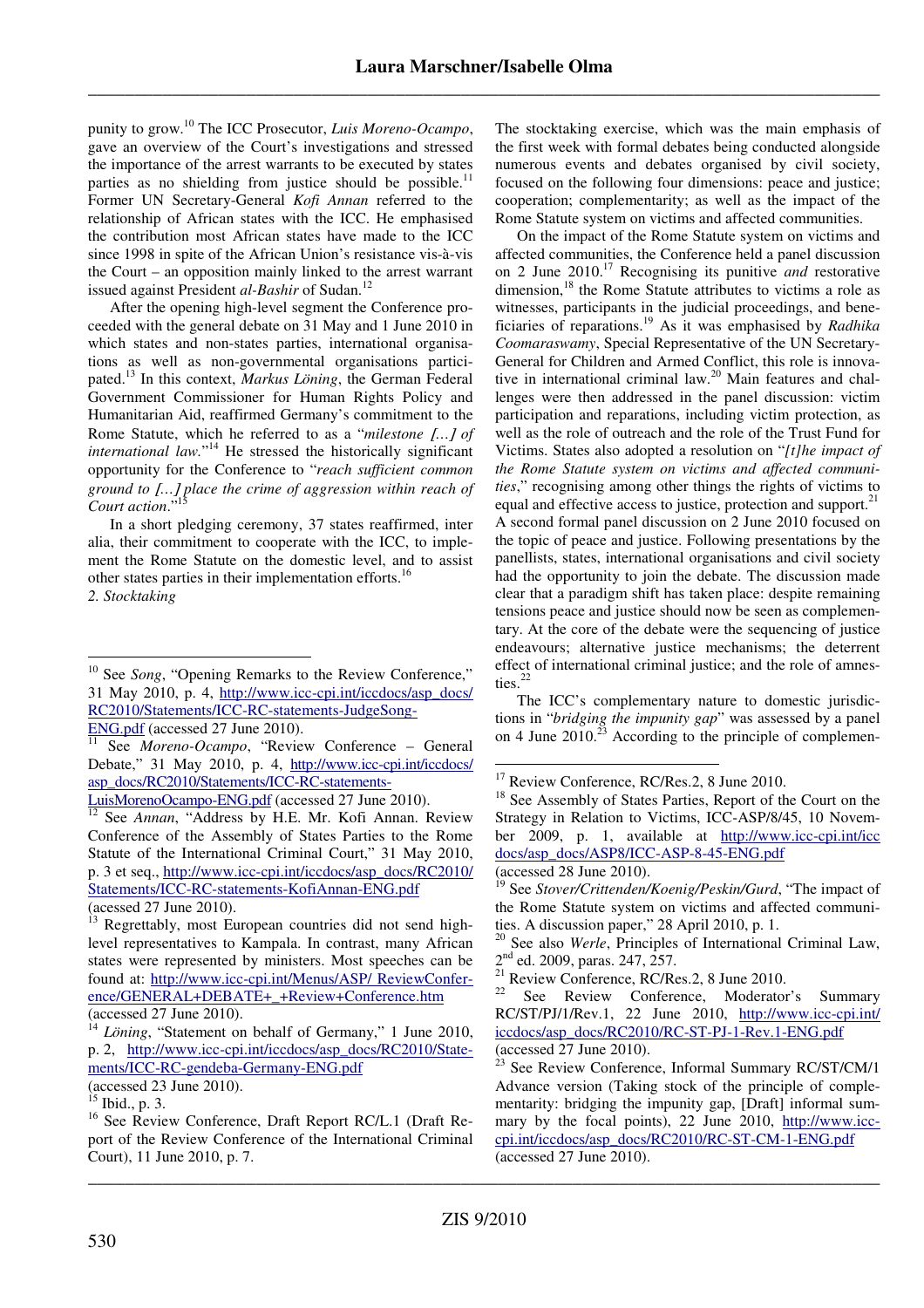tarity (often referred to as the "cornerstone" of the Rome Statute system) states bear the main responsibility to prosecute international crimes. The ICC is only supposed to step in as a court of last resort if states are unwilling or unable to genuinely prosecute. Experts and states representatives considered the application of the principle of complementarity in practice: They shared experiences on the national implementation of the Rome Statute and on the efforts made in assisting states to build up capacities for domestic prosecution.<sup>24</sup> In particular, the concept of "positive complementarity" gave rise to debate.<sup>25</sup> In the words of ICC Prosecutor *Luis Moreno-Ocampo*, "*[p]ositive complementarity is about* [*s*]*tates assisting one another, receiving additional support from the International Criminal Court itself as well as from civil society to meet Rome Statute obligations.*" 26

The last stocktaking exercise on cooperation inter alia addressed the following topics: supplementary agreements; domestic legislation implementing the ICC Statute; cooperation with the UN; and challenges for states parties in the execution of requests for cooperation.<sup>27</sup> The Conference adopted a declaration highlighting the obligation of all states parties to cooperate with the Court.<sup>28</sup> Specifically, the execution of arrest warrants was stressed as being crucial for ensuring the ICC's effectiveness.

## *3. Amendments to the Rome Statute*

 $\overline{a}$ 

Discussions on three amendment proposals were on the agenda for the second week: states debated the revision of article 124 and an amendment to article  $8.^{29}$ . The main em-

phasis, however, clearly lied on the most complex issue of the Conference, the crime of aggression.

#### *a) The Crime of Aggression*

Alongside with crimes against humanity, war crimes and genocide, article 5 of the Rome Statute lists the crime of aggression as one of the core crimes under the Court's jurisdiction. Having been prosecuted for the first time by the Nuremberg and Tokyo Tribunals, the crime of aggression slumbered for almost 50 years. Its pretended wake-up call came in 1998 in Rome but effectively it was only put on hold. Even though the Court got jurisdiction over the crime it still had to wait for the definition and the rules of jurisdiction to be determined.

The discussion on the crime of aggression in Kampala built upon many years of preparatory work, $30$  but the question remained if there would be enough political momentum for a consensus in  $2010$ .<sup>31</sup> Mindful of its own past, Germany stated that international criminal justice would be incomplete without the crime of aggression. But states were severely divided. The U.S. even suggested deferring any discussion on the crime of aggression. $32 \text{ In the end, it all boiled down to France}$ and the UK, both permanent UN Security Council members as well as states parties to the Rome Statute, to give up their position on imperative Security Council pre-determination of an act of aggression.

#### *aa) The Definition*

 $\overline{a}$ 

The definition of the crime of aggression proved to be rather uncontroversial. In two paragraphs, the newly added article 8bis defines the individual crime (paragraph 1) and the prerequisite state act of aggression (paragraph 2). Pursuant to

encouraged to indicate their willingness to accept persons who were convicted by the ICC in their prison facilities.

By the Preparatory Committee for the Establishment of the ICC (prior to 1998), the Working Group on the Crime of Aggression (1999-2002), and the Special Working Group on the Crime of Aggression (2002-2009). On the so-called Princeton process, see Barriga/Danspeckgruber/Wenaweser (eds.), The Princeton Process on the Crime of Aggression, Liechtenstein Institute on Self-Determination at Princeton University, 2009.

<sup>31</sup> Ben Ferencz, former prosecutor in the Nuremberg Einsatzgruppen Trial and active participant at the Kampala Conference put it this way: "Nuremberg was a triumph of Reason over Power. Allowing aggression to remain unpunishable would be a triumph of Power over Reason." See *Ferencz*, "Ending Impunity for the Crime of Aggression," 2009, http://www.benferencz.org/index.php?id=4&article=1 (accessed 25 June 2010).

\_\_\_\_\_\_\_\_\_\_\_\_\_\_\_\_\_\_\_\_\_\_\_\_\_\_\_\_\_\_\_\_\_\_\_\_\_\_\_\_\_\_\_\_\_\_\_\_\_\_\_\_\_\_\_\_\_\_\_\_\_\_\_\_\_\_\_\_\_\_\_\_\_\_\_\_\_\_\_\_\_\_\_\_\_

<sup>&</sup>lt;sup>24</sup> See Review Conference, Draft Report RC/L.1 (Draft Report of the Review Conference of the International Criminal Court), 11 June 2010, p. 6. In a resolution adopted on 8 June 2010, states further stressed their commitment to enhance domestic judicial capacities and international assistance for the prosecution of international crimes; see Review Conference, Resolution RC/Res.1, 8 June 2010.

 $25$  While many countries were in favour of the concept of positive complementarity, some states were hesitant on its scope and possible impact. They were mainly concerned that complementarity as laid down in article 17 would then be understood in a negative way and that the possible creation of new institutions on the topic within the framework of the Rome Statute would only bloat bureaucracy. In contrast, likely synergy effects were pointed out and that savings in avoiding overlapping efforts would offset the costs.

<sup>&</sup>lt;sup>26</sup> ICC Press Release ICC-CPI-20100603-PR537, 3 June 2010.

<sup>&</sup>lt;sup>27</sup> See Review Conference, Draft Report RC/L.1 (Draft Report of the Review Conference of the International Criminal Court), 11 June 2010, p. 6; and Review Conference, RC/ST/CP/1 (Draft Summary of the Roundtable Discussion), 8 June 2010.

<sup>&</sup>lt;sup>28</sup> See Review Conference, RC/Decl.2, 8 June 2010.

<sup>&</sup>lt;sup>29</sup> Moreover, in a resolution on the strengthening of the enforcement of sentences (Review Conference, RC/Res.3), adopted on 8 June following a Norwegian proposal, states are

<sup>32</sup> As stated by *Koh*, "Statement by Harold Hongju Koh, Legal Adviser. U.S. Department of State. Review Conference of the International Criminal Court," 4 June 2010, p. 6: "Finishing the unfinished business of Rome does not mean rushing into a premature conclusion on institution-transforming amendments [without] genuine consensus."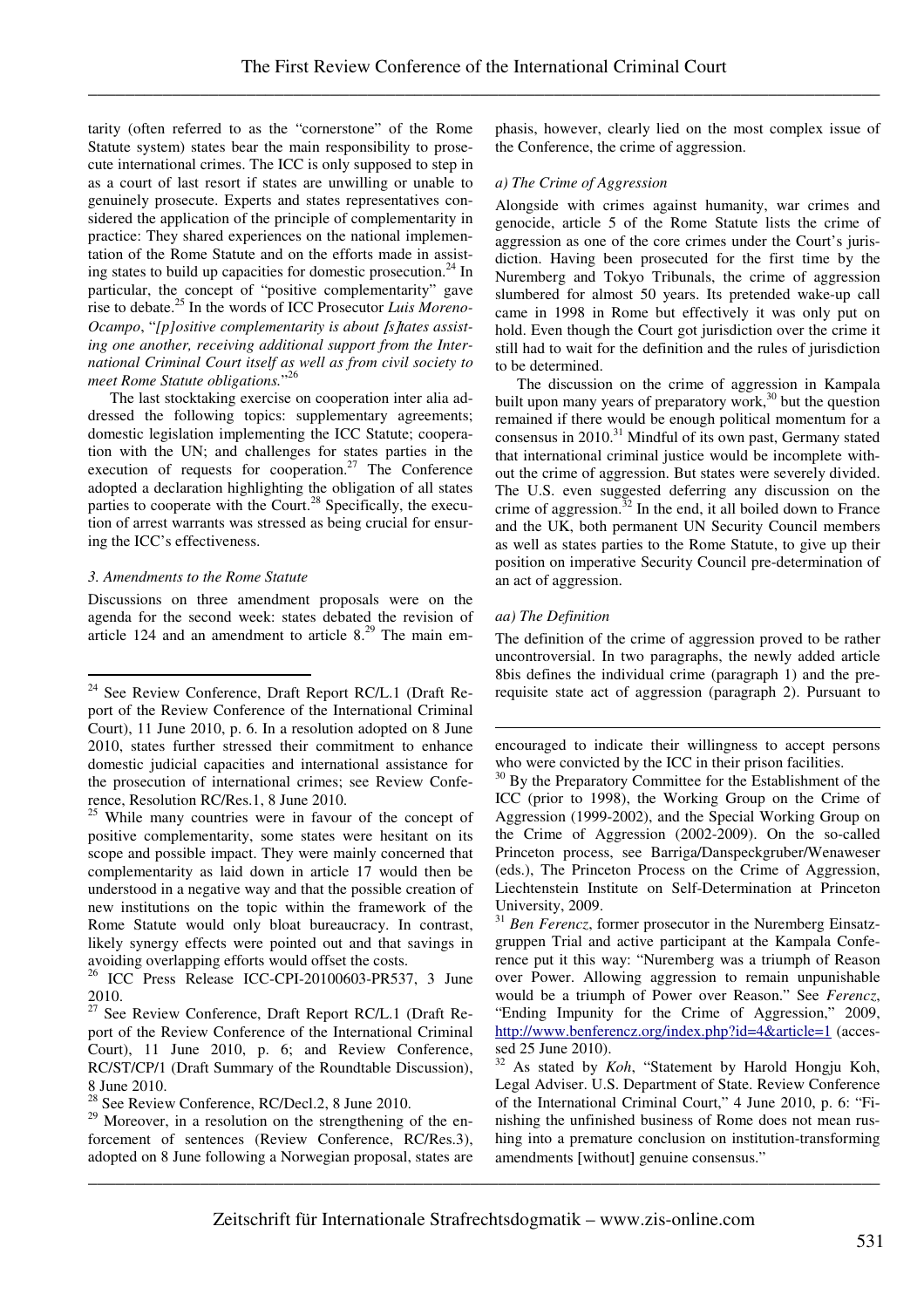article 8bis(1), the crime of aggression means "*the planning, preparation, initiation or execution*" of an act of aggression by a person in a leadership position.<sup>33</sup> It further contains a threshold requirement, meaning that only manifest violations of the UN Charter amount to an act of aggression. Referring to UN General Assembly Resolution 3314 (XXIX) of 14 December 1974, an act of aggression is the use of armed force by one state against another state, which is not justified by acting in self-defence or pursuant to an authorisation by the UN Security Council. Thereby, only clear cases of aggression are covered. $34$  Being the product of many years of negotiations, this definition had been generally accepted by many states prior to the Conference. But the U.S. delegation questioned whether "*genuine consensus*" <sup>35</sup> was reached on the "*meaning of the proposed definition*" <sup>36</sup>. Arguing that the definition contained considerable deficits,  $37$  the U.S., which – unlike Russia and China – had deliberately not participated in previous negotiations during the so-called Princeton process, proposed supplementary "understandings" on its interpretation.<sup>38</sup> However, following informal discussions moderated by the German focal point, the six U.S. proposals could be defused and depleted into three additional understandings: (1) a clarification that any amendment solely impacts the Rome Statute, (2) the assessment of an act of aggression must respect the UN Charter, and (3) the threshold required for a "manifest" violation of the UN Charter.<sup>39</sup>

## *bb) The Exercise of Jurisdiction*

As had been expected, the regime for the exercise of jurisdiction over the crime of aggression was the most contentious issue. Whilst the permanent members of the Security Council strongly argued that the Security Council must have the exclusive power to refer a situation of aggression to the ICC, many states favoured a trigger mechanism allowing the ICC Prosecutor to investigate upon authorisation by the Pre-Trial Chamber and thereby independently from the Security Council.<sup>40</sup> In addition, particularly the European states (with the

exception of Switzerland and Greece) required the consent of the aggressor state, whereas mainly Africa, Latin America and the Caribbean strongly opposed this demand. Interrelated with the question of an eventual consent by the aggressor state to the jurisdiction, was the issue of the appropriate amendment procedure outlined in article 121(4)/(5).

## *(1) The Negotiations*

In the course of the negotiations, the different camps introduced new proposals, which in part were taken on by an updated conference room paper of the Chair of the Special Working Group, Prince *Zeid Ra'ad Zeid Al-Hussein* of Jordan.<sup>41</sup> The first move was made by Argentina, Brazil and Switzerland (so-called "ABS proposal"). Their proposal set forth successive modalities for the entry into force of the amendment: one year after the ratification by a specified number of states parties, the Court would have immediate jurisdiction for Security Council referrals. Once the barrier of 7/8 state party ratifications was taken, also state referrals and proprio motu investigations would be possible (delayed jurisdiction). With this proposal, the "states of the south" made a big concession as they accepted to a certain extent a primary role of the Security Council. In contrast, the European states and Canada conceded only sparsely: $42$  the "Canadian proposal" explicitly made the consent of both the victim and the aggressor state a prerequisite for exercise of jurisdiction. As regards the different trigger mechanisms, the proposal advanced a "menu approach". Slovenia further presented a proposal, which tried to complement the ABS proposal and build a bridge to the Canadian one.

Altogether, the regional diversions persisted in the discussions of 8 June 2010 and no compromise seemed within eyeshot. While the plenary took over from the Special Working Group on the Crime of Aggression, there was a question mark over whether consensus would still be a realistic option.<sup>43</sup> After a series of "informal informal" meetings between state delegations and *Christian Wenaweser* or Prince *Zeid*, the President of the ASP issued two updated "nonpapers" on 10 and 11 June. And finally, fronts had shifted. The remaining unresolved matter was whether in absence of a determination of an act of aggression by the Security Council, the Prosecutor could proceed with an investigation.<sup>44</sup> The main question was therefore if the permanent Security Council members UK and France would concede. During hours of waiting time, several adjournments of the plenary and much bargaining in the hotel lobby and on a bi-/multilateral basis, drafting progressed. At 10:30 p.m. on 11 June 2010, *We-*

\_\_\_\_\_\_\_\_\_\_\_\_\_\_\_\_\_\_\_\_\_\_\_\_\_\_\_\_\_\_\_\_\_\_\_\_\_\_\_\_\_\_\_\_\_\_\_\_\_\_\_\_\_\_\_\_\_\_\_\_\_\_\_\_\_\_\_\_\_\_\_\_\_\_\_\_\_\_\_\_\_\_\_\_\_

 $\overline{a}$ <sup>33</sup> The person must exercise effective control over or direct the political or military action of a state.

<sup>&</sup>lt;sup>34</sup> Left out are for instance humanitarian interventions.

<sup>35</sup> *Koh*, supra note 32, p. 3.

 $36$  Ibid.

 $37$  See ibid., pp. 3 et seq. In the view of the U.S., certain uses of force would remain both lawful and necessary and the proposed definition did not truly reflect customary international law. Furthermore, *Koh* criticised the risk of unjustified domestic prosecutions as too little attention had been paid on the application of the principle of complementarity and that the dependence of the definition on the trigger mechanism was not sufficiently addressed.

<sup>&</sup>lt;sup>38</sup> See also *Trahan*, "The new agreement on the definition of the crime of aggression," 2010, p. 2, http://blogs.ubc.ca/ligi/ files/2010/06/aggression-Kampala-op-ed.trahan.pdf (accessed 27 June 2010).

 $39$  See understandings 6 and 7 of the Resolution RC/Res.6, 11 June 2010, p. 6.

<sup>40</sup> See *Trahan*, supra note 38, p. 2.

<sup>41</sup> For detailed daily summaries see the blog of *Schabas*, "The ICC Review Conference: Kampala 2010," 2010, http://iccreviewconference.blogspot.com/ (accessed 27 June 2010).

<sup>42</sup> See also *Schabas*, "Kampala Diary 8/6/10," 9 June 2010, http://iccreviewconference.blogspot.com/2010/06/kampaladiary-8610.html (accessed 27 June 2010).

Even an adjournment to the next ASP session was discussed (albeit on the quiet).

<sup>44</sup> For more detail, see *Schabas*, supra note 42.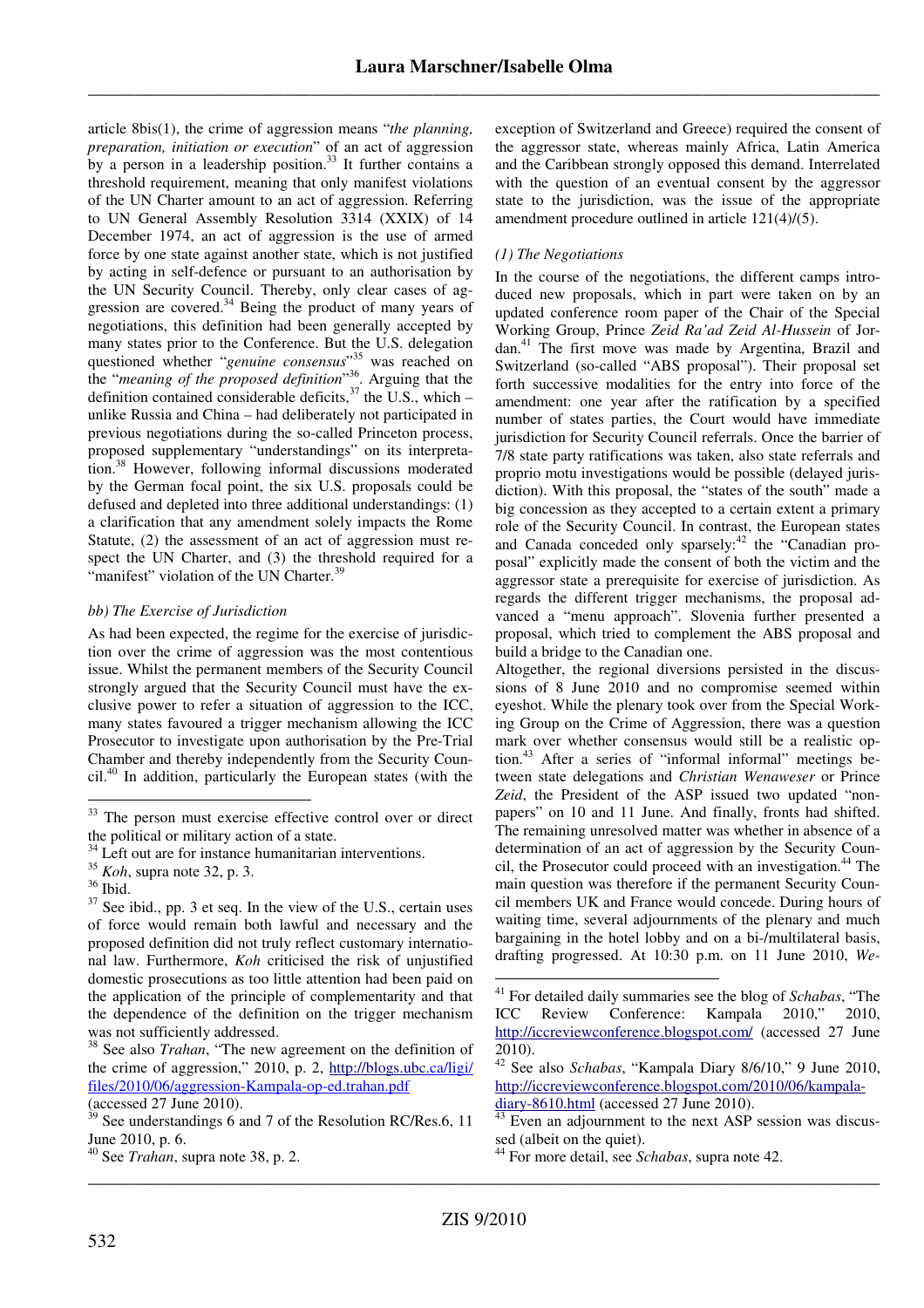*naweser* reconvened the Conference for the last round. The ultimate draft resolution included both mechanisms for exercise of jurisdiction in two separate articles (15bis: state referral and proprio motu; and 15ter: Security Council referral). When *Wenaweser* shortly after midnight put up the motion for consensus, the "*moment of highest drama in the conference*" <sup>45</sup> followed: neither France nor the UK asked for the floor, but Japan stating that it had "*serious doubts on the legal integrity of the amendment*."<sup>46</sup> However, at the very last moment of its intervention, Japan declared that it would not stand in the way of consensus and – at last – the resolution on the crime of aggression could be adopted by all states parties present.<sup>4</sup>

## *(2) What Does the Final Compromise Entail?*

The compromise provides for different regimes regarding the exercise of jurisdiction, depending on whether it is triggered (1) by the Security Council, or (2) by a state referral/the Prosecutor (*proprio motu*).<sup>48</sup>

According to a new article 15ter, the Security Council may refer situations involving an act of aggression to the Prosecutor, who would then need no further authorisation.

Yet, in case of a state or prosecutorial referral, the Prosecutor could, after six months of inaction by the Security Council, seek the authorisation of the Pre-Trial Division (article 15bis) to commence an investigation. Thus, even in the absence of a Security Council determination the ICC could prosecute alleged perpetrators of the crime of aggression as long as member states are involved. For the permanent members of the Security Council not to oppose this second trigger regime represents indeed a big move from their interpretation of article 39 of the UN Charter. Moreover, the Canadian menu approach was rejected.

But article 15bis also includes limitations, which substantially reduce the scope of the Court's jurisdiction: Crimes committed on the territory or by nationals of a non-state party are explicitly excluded from any prosecution.<sup>49</sup> More strikingly, even states parties can declare their opt-out from the jurisdiction for the crime of aggression "*prior to ratification or acceptance*<sup>, 50</sup>.<sup>51</sup> Such an opt-out declaration might well be withdrawn at any time and requires a review within 3 years,

 $\overline{a}$ 

but it does not expire automatically. It must be hoped that political pressure prevents states to make use thereof.

Yet even more significant in the short term are two thresholds set for the Court's exercise of jurisdiction: First, ratione temporis, the ICC may start investigations only one year after ratification or acceptance of the amendment by 30 states parties.<sup>52</sup> Second, a  $2/3$ -majority of the ASP must activate the exercise of jurisdiction over the crime of aggression in 2017 or thereafter.<sup>53</sup> This second limitation was the last compromise requisite to acquire consensus and arguably for the near future is the most decisive one. In fact, at least for the 7 years to come, the ICC will be unable to carry out any prosecution with regard to the crime of aggression. If no majority authorises the ICC after 1 January 2017, the compromise in Kampala could turn out to be a definition only. However, even as long as there is only the definition, international actors and states can take it as an important point of reference in the assessment of aggressive use of force.<sup>54</sup> It remains to be seen if the amendment will dispose of a deterrent effect significant enough to create an incentive for nonmember states to ratify the treaty.

#### *b) Article 8*

The Rome Statute was amended for the very first time on 10 June 2010. Following a proposal from Belgium<sup>55</sup>, the jurisdiction of the ICC was extended to cover the use of the following three categories of weapons in non-international armed conflicts: (1) poison or poisoned weapons; (2) asphyxiating, poisonous or other gases, and all analogous liquids, materials or devices; (3) bullets that expand or flatten easily in the human body (so called "dum dum bullets"). The use of these weapons is already incriminated in relation to conflicts of an international character (article 8(2)(b)(xvii)). The proposal aimed at extending the prohibition to noninternational armed conflicts, thus bringing it in line with customary international humanitarian law. Pursuant to the amendment procedure set forth in article 121(5), the ICC can only exercise its jurisdiction with regard to states having ratified the amendment. Upon intervention from some states, the following issues were accentuated to reach a consensual compromise on the proposed resolution: (1) The use of these weapons did not constitute a war crime if the conduct is not associated with an armed conflict, thus excluding situations of law enforcement; (2) the prohibition of the use of "*dum dum bullets*" as a war crime requires a specific mental element of wilfully inflicting or aggravating superfluous suffering.

\_\_\_\_\_\_\_\_\_\_\_\_\_\_\_\_\_\_\_\_\_\_\_\_\_\_\_\_\_\_\_\_\_\_\_\_\_\_\_\_\_\_\_\_\_\_\_\_\_\_\_\_\_\_\_\_\_\_\_\_\_\_\_\_\_\_\_\_\_\_\_\_\_\_\_\_\_\_\_\_\_\_\_\_\_

<sup>45</sup> *Manson*, "Smoothing out the rough edges of the Kampala compromise," 18 June 2010, p. 6, http://blogs.ubc.ca/ligi/files/2010/06/Post-Kampala-Articlemanson.pdf (accessed 27 June 2010).

 $\frac{46}{47}$  Ibid.

Review Conference, Resolution RC/Res.6, 11 June 2010, which in addition to the definition and the exercise of jurisdiction entails understandings and amendments to the Elements of Crimes regarding the crime of aggression.

<sup>48</sup> These trigger mechanisms, i.e. referral by a state, the UN Security Council or by the Prosecutor (proprio motu), already apply for the other crimes under the jurisdiction of the Court, see art. 13(a)-(c) of the Rome Statute.

 $49$  See art. 15bis(5).

<sup>50</sup> Review Conference, RC/Res.6, preamble operative para. 1.  $51$  See art. 15bis(4).

 $52$  See art. 15bis(2) and art. 15ter(2).

 $53$  See art. 15bis(3) and art. 15ter(3) (also referred to as a deferral or delay of the new jurisdiction).

<sup>54</sup> See *Trahan*, supra note 38, p. 2.

<sup>&</sup>lt;sup>55</sup> At the 8th session of the ASP, the proposal was supported by further 18 states.